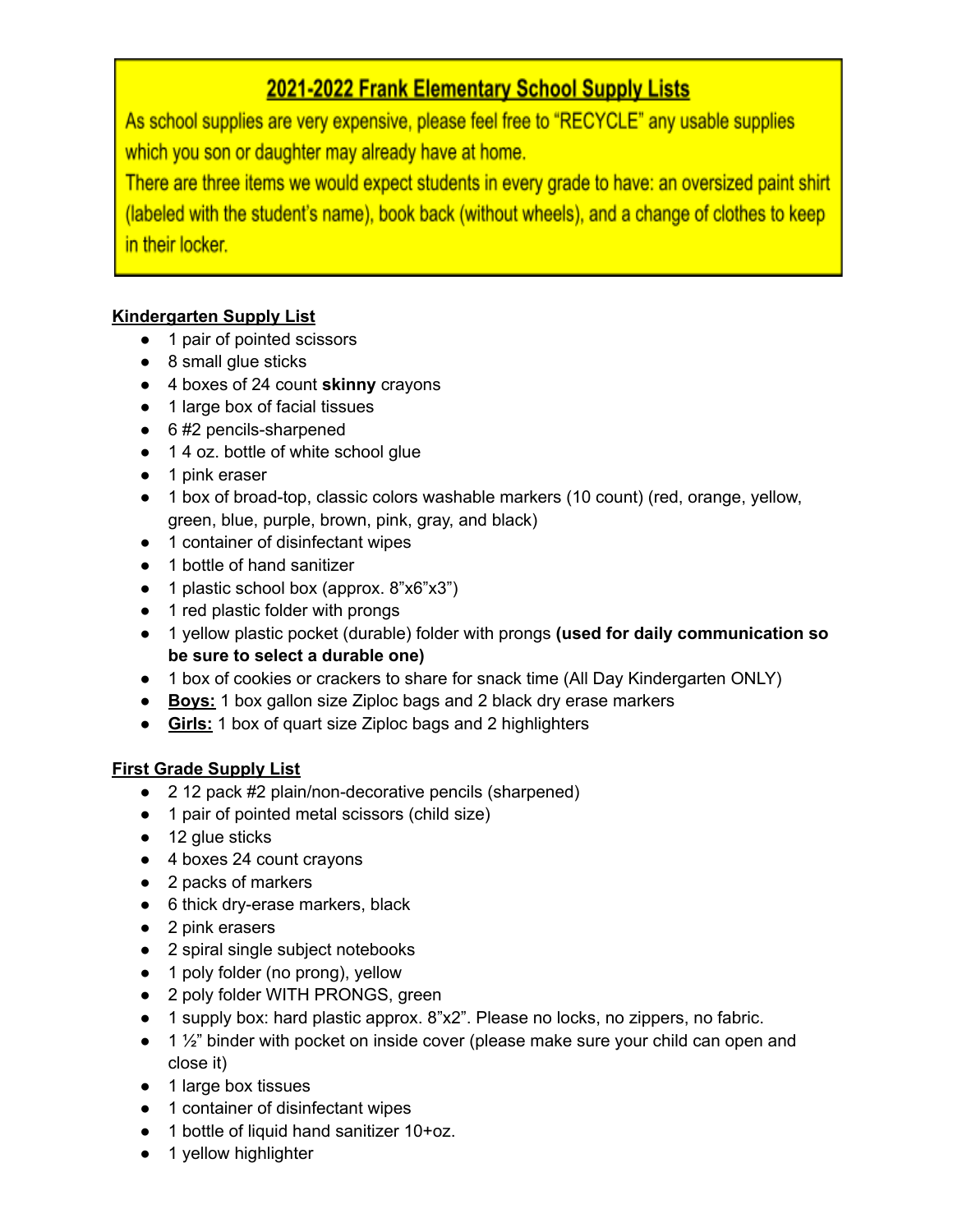- 1 small/child's sock (to use as an eraser)
- **● \*Please only label scissors, notebook, folders, binder, pencil box & art shirt\***

#### **Second Grade Supply List**

- 24 pack of #2 pencils- sharpened
- 1 pair of pointed metal scissors
- 2 large or 6 small glue sticks
- 2 boxes of 24-count crayons
- 2 boxes of 10-count broad tip markers
- 2 yellow highlighters
- 14-pack dry erase markers
- 1 large pink eraser
- 1 1-inch white hard cover presentation view 3-ring binder
- 1 package of 8-tab dividers
- 1 red plastic bottom pocket folder with prongs
- 2 solid color plastic bottom pocket folders
- 2 wide-ruled spiral notebooks (70 pages)
- 1 plastic school box (approx. 8"x6"x3") without handles
- 1 8 oz. bottle of hand sanitizer
- 1 container of bleach-free disinfectant wipes
- 1 box of facial tissues
- **Boys:** 1 box of quart size sealable bags
- **Girls:** 1 box of gallon size sealable bags

#### **Third Grade Supply List**

- 2 12 pack of #2 pencils- sharpened
- 1 pair of pointed metal scissors
- $\bullet$  4 glue sticks
- 1 Elmers 8 oz liquid glue
- 1 box of 24-count crayons
- 1 box of colored pencils
- 1 pack wide-tip markers
- 2 4 pack of dry erase (low-odor) markers
- 1 highlighter
- 3 pack of post-it notes (square 3x3)
- 1 three-subject 120 pg. Wide-ruled spiral notebook
- 1 composition notebook, wide-ruled
- 2 2 pocket sturdy folders
- 1 small supply box
- 1 large container of bleach-free disinfectant wipes
- 1 10 oz. or 12 oz. hand sanitizer
- 2 boxes of facial tissues
- **Boys:** 1 box of quart-size sealable bags
- **Girls:** 1 box of gallon-size sealable bags

#### **Fourth Grade Supply List**

- $\bullet$  48 #2 pencils
- 1 supply pouch
- 2 colored pens